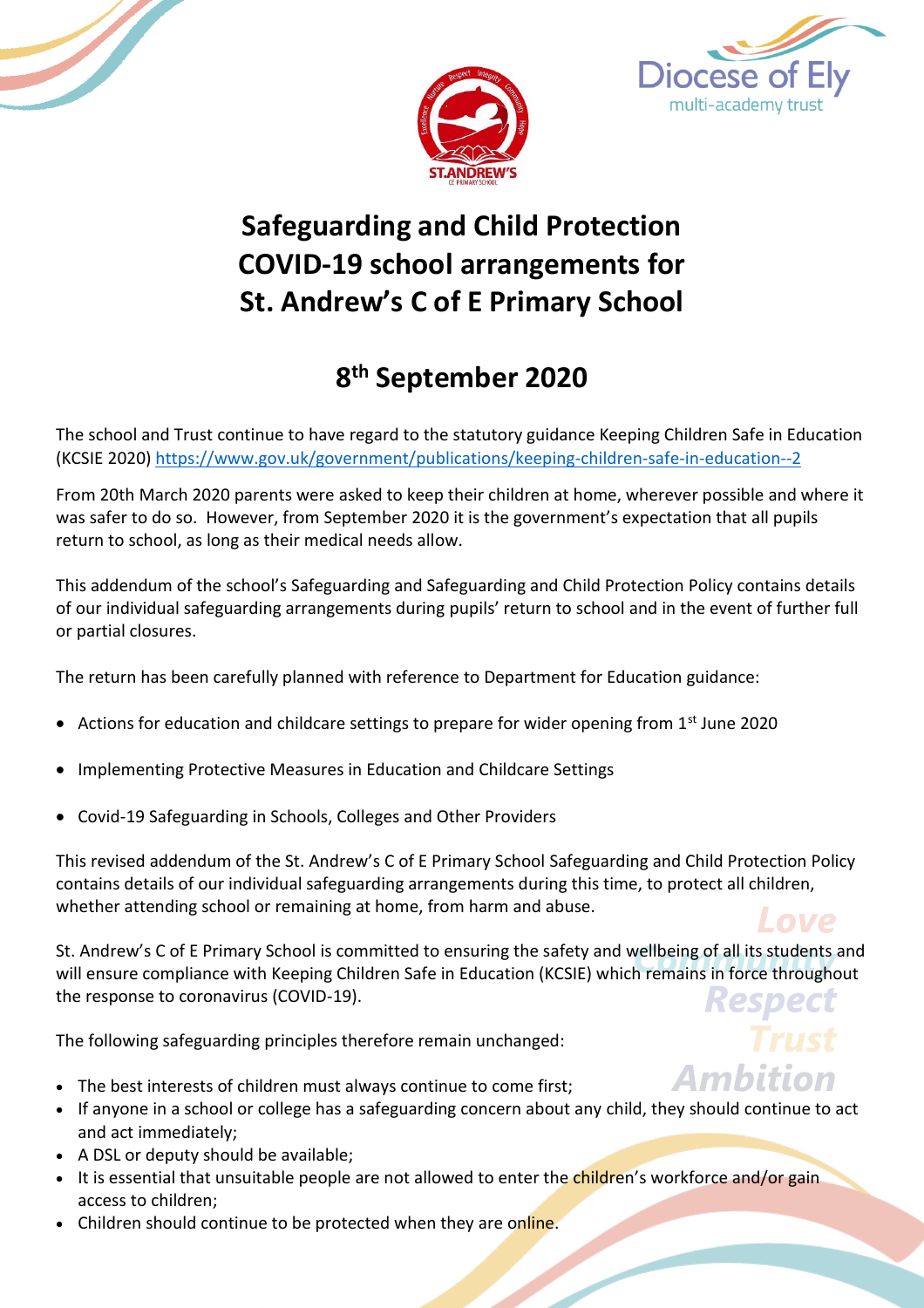

#### **Key contacts**

| <b>Role</b>                       | <b>Name</b>             | Contact<br>number | Email                     |
|-----------------------------------|-------------------------|-------------------|---------------------------|
| Designated                        | Michael Harrison        | 01353 720345      | head@st-andrews-          |
| Safeguarding Lead                 | Headteacher             |                   | pri.cambs.sch.uk          |
| <b>Deputy Designated</b>          | Annette May             | 01353 720345      | amay@st-andrews-          |
| Safeguarding Lead(s)              | <b>SENDCO</b>           |                   | pri.cambs.sch.uk          |
| Headteacher/Exec. HT              | <b>Michael Harrison</b> | 01353 720345      | head@st-andrews-          |
|                                   | Headteacher             |                   | pri.cambs.sch.uk          |
| <b>Trust Safeguarding</b><br>Lead | Amy Weaver              | 01353 656760      | safeguarding@demat.org.uk |
|                                   | Director of Inclusive   |                   |                           |
|                                   | Leadership              |                   |                           |
| <b>Chair of Governors</b>         | Andrea Cadmore          | 01353 720345      | chair@st-andrews-         |
|                                   |                         |                   | pri.cambs.sch.uk          |
| Safeguarding Governor             | Andrea Cadmore          | 01353 720345      | chair@st-andrews-         |
|                                   |                         |                   | pri.cambs.sch.uk          |
| Designated Teacher-               | Emma Thomas             | 01353 720345      | ethomas@st-andrews-       |
| Looked After Children             | Assistant Headteacher   |                   | pri.cambs.sch.uk          |

#### **Designated Safeguarding Lead Arrangements**

The school & Trust will endeavour to have a trained DSL (or deputy) available in school when there are pupils on-site. Where this is not possible, a trained DSL (or deputy) will be available to be contacted via phone, video call, email *or through our electronic recording system, CPOMS.* Where a trained DSL (or deputy) is not on site, in addition to the above, a senior leader will assume responsibility for co-ordinating safeguarding on site. The Trust Safeguarding Lead is also available by phone and email to offer advice and guidance.

It is important that all school staff and volunteers have access to a trained DSL (or deputy). On each day, the staff on site will be made aware of who that person is and how to contact them.

The DSL will continue to engage with Social Workers, and attend all multi-agency meetings, which are being held remotely.

The school recognises that there is the dual challenge of maintaining contact with vulnerable children not attending school, and the potential for increased referrals as staff members raise concerns about those children now returning to school. Therefore, additional capacity has been created through an increase in non-teaching time available for the DSL (and/or deputies).

#### **Supporting children in school**

St. Andrew's will continue to be a safe space for children to attend and flourish. The headteacher will ensure that appropriate staff are on site and staff to pupil ratio numbers are appropriate, to maximise safety.

The school will refer to the Government guidance for education and childcare settings on how to implement social distancing and continue to follow the advice from Public Health England on handwashing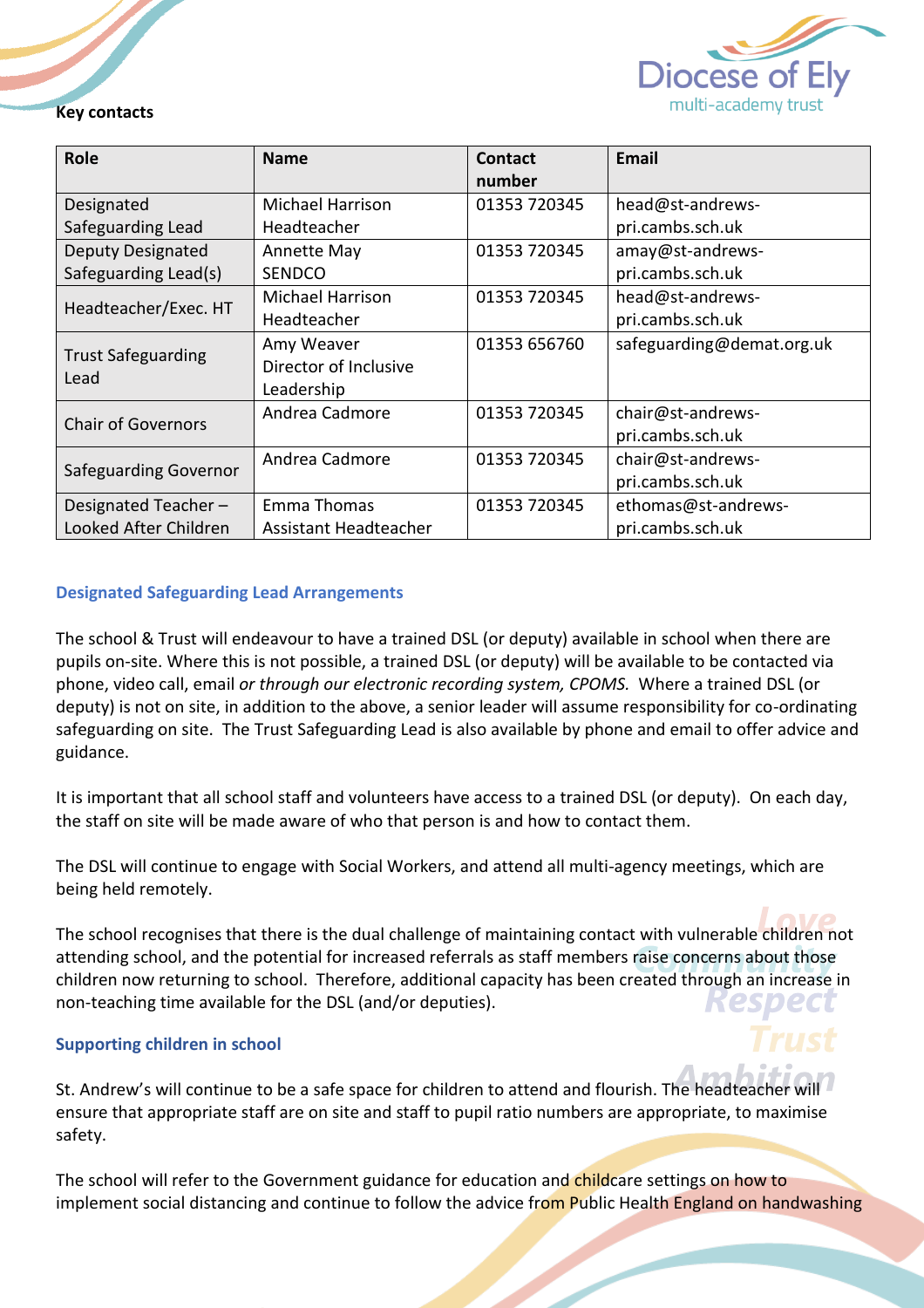and other measures to limit the risk of spread of COVID19: implementing pro [and childcare settings](https://www.gov.uk/government/publications/coronavirus-covid-19-implementing-protective-measures-in-education-and-childcare-settings)

We recognise that for some children the return to school after an extended period of time at home will be challenging and staff will support children to adjust to the necessary changes to the school environment and routines. Supporting pupil wellbeing will be at the forefront of our approach and school staff will seek to provide reassurance to pupils as we manage the transition period. Staff will talk to the children about the changes to the school day in an age appropriate manner, acknowledge and listen to pupil anxieties and support children to understand the altered routines.

The school recognises that the current circumstances may adversely affect the mental health of children and their parents. School staff have been briefed to look out for changes in behaviour or in a child's emotional state, which could range from being excessively clingy, fearful, withdrawn or aggressive as more children return to school. As always, pupil wellbeing is at the heart of our work, and school staff will seek to provide appropriate support for pupils both in school and where required from specialist services. The school has access to an in-house Mental Health First Aider (for children) and is a partner of Blue Smile, an external counselling service who come into school once a week.

The school recognises that for some children, home may not be a safe space, and there may be children who are relieved to return to school. School staff have been reminded of the need to respond sensitively to pupils' differing experiences during the period of school closure. School staff have been asked to be particularly vigilant, as more children return to school, for signs and indicators that a child may have experienced abuse or neglect. School staff have been trained about how to handle a disclosure from a child, and understand that any safeguarding concerns, including those that relate to the period of school closure, must be referred immediately to the Designated Safeguarding Lead (or deputies) in the usual way.

The school has rigorous systems in place to identify and monitor pupil emotional and mental well-being. A qualified Mental Health First Aider works on site full-time and the school also has a Home School Link Worker to support families beyond the immediate remit of the school.

The school has also implemented a PSHCE scheme, Jigsaw. This is to be adopted across the school with an emphasis upon promoting open dialogue and responding to pupils' needs. This may involve discussions with Mental Health First Aider, Home School Link Worker and/or Designated Safeguarding Lead.

Prior to children returning to school, parents and carers will be asked to ensure that all personal details held by the school, such as emergency contact numbers are correct and ask for any additional emergency contact numbers where they are available. At this time, parents and carers will also be asked to advise the school if there are any changes regarding the child's welfare, health and wellbeing that it would help school to be made aware of. Where the school is aware of particular circumstances affecting a child or family, such as bereavement, a relationship breakdown, an incident of domestic violence, this will be shared with staff on a need-to-know basis so that children can be best supported.

#### **Supporting children not in school**

The school is committed to ensuring the safety and wellbeing of all its children and young people.

The school recognises that some children will not be eligible to return to school immediately due to the phased nature of re-opening, and that some parents/carers of children eligible to attend may choose not to send them to school at this time.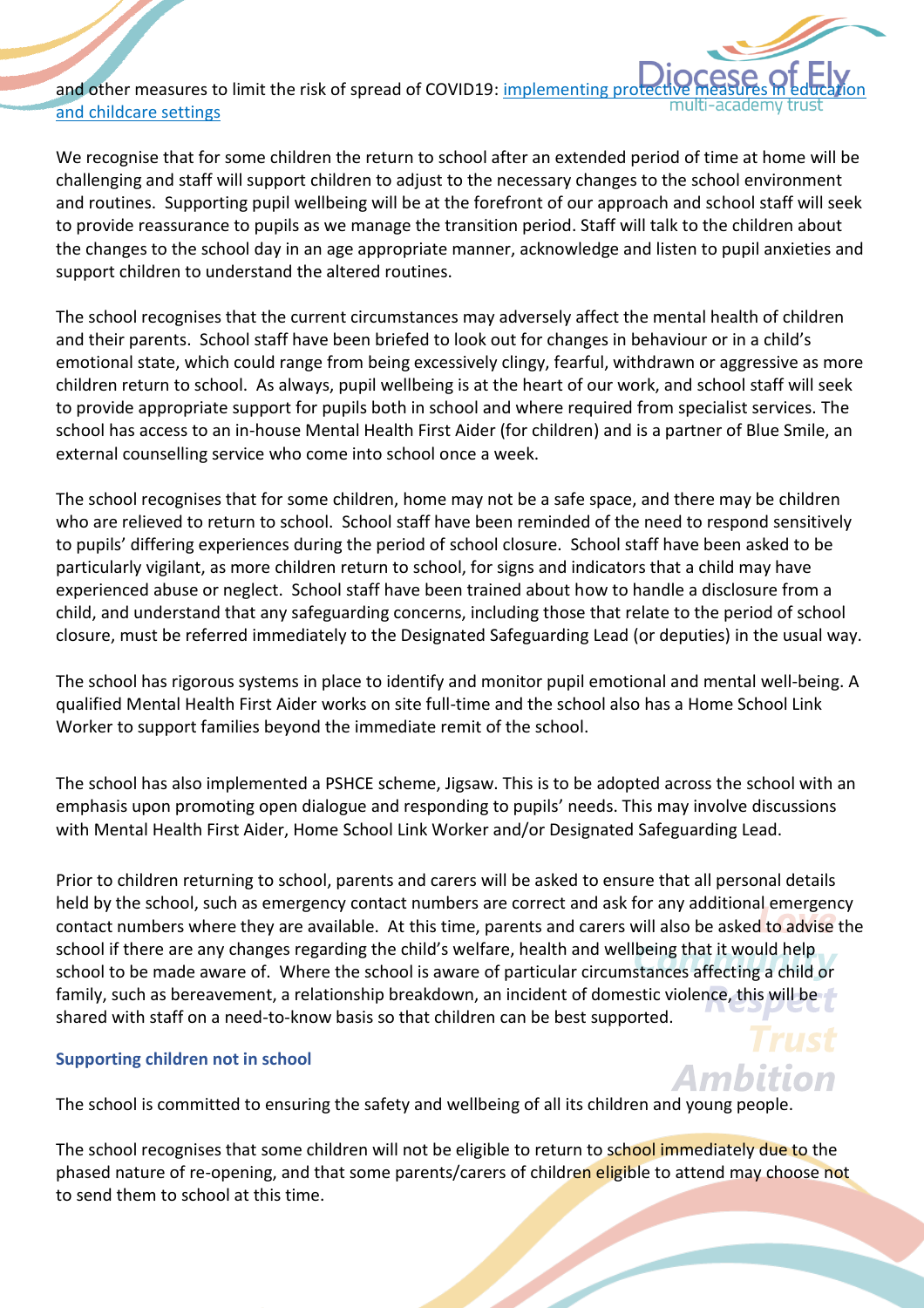Where the DSL has identified a child about whom there have been concerns b social care, or who would normally receive pastoral-type support in school, they sho robust communication plan is in place for that child or young person.

Details of this plan will be recorded, as should a record of all contact made.

The school and its DSL will work closely with all stakeholders to maximise the effectiveness of any communication plan.

This plan must be reviewed regularly and where concerns arise, the DSL will consider any referrals as appropriate.

When school staff call to check in with vulnerable pupils they will:

- $\triangleright$  Call the family to talk to the parent- enquiring how their children are getting on with learning at home & if they need any help?
- $\triangleright$  Ask to speak to the child/children ask them how they are getting on with learning at home & if they need any help?
- $\triangleright$  Ask about how they are more generally? Have they had any contact with friends and if there is anything that they are worried about?
- $\triangleright$  Follow up any concerns with them, and the appropriate people
- $\triangleright$  Ensure a record of the check is kept on a school spreadsheet or CPOMs or Pupil Asset profile

If school staff are unable to contact a child about whom there have been concerns after a reasonable number of attempts, they may need to seek further advice about safe and well checks.

If we are unable to contact a child about whom there have been concerns after a reasonable number of attempts, we may need to seek further advice about safe and well checks.

The school will share safeguarding messages on its website and social media pages, including links to useful resources, including those to support with positive mental health and well-being.

#### **Vulnerable children**

All vulnerable children continue to be eligible to attend school full time.

Vulnerable children include those who:



l ove

- have an education, health and care (EHC) plan and it is determined, following risk assessment (risk [assessment guidance\)](https://www.gov.uk/government/publications/coronavirus-covid-19-send-risk-assessment-guidance/coronavirus-covid-19-send-risk-assessment-guidance), that their needs can be as safely or more safely met in the educational environment
- have been assessed as otherwise vulnerable by educational providers or local authorities (including children's social care services), and who could therefore benefit from continued attendance. This might include children and young people on the edge of receiving support from children's social care services, adopted children, those living in temporary accommodation, those who are young carers and others at the school and local authority's discretion

Senior leaders, especially the Designated Safeguarding Lead (and deputies) know who our most vulnerable children are.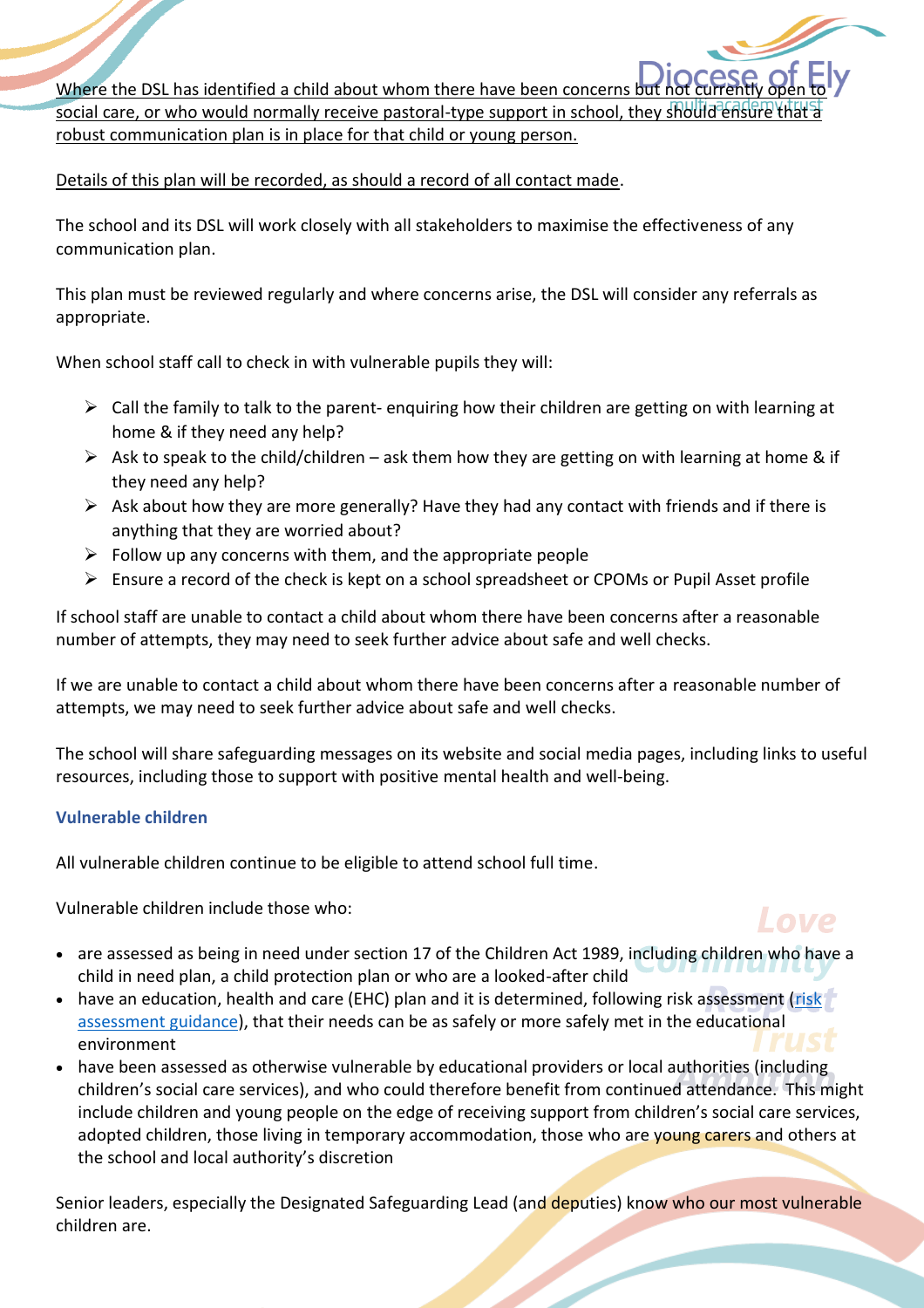

Love

Eligibility for free school meals in and of itself should not be the determining factor in assessing trust vulnerability.

St. Andrew's will continue to work with and support children's Social Workers to help protect vulnerable children. This includes working with and supporting children's Social Workers and the Local Authority Virtual School Head (VSH) for looked-after and previously looked-after children. The lead person for this will be Mrs Emma Thomas.

There is an expectation that vulnerable children who have a Social Worker will attend an education setting, unless the child/household is shielding or clinically vulnerable. In circumstances where a parent does not want to bring their child to an education setting, and their child is considered vulnerable, the Social Worker and the school will explore the reasons for this directly with the parent. School staff and Social Workers will agree with parents/carers whether children in need should be attending school – the school will then follow up on any pupil that they were expecting to attend, who does not.

Where parents are concerned about the risk of the child contracting COVID19, the school or the Social Worker will talk through these anxieties with the parent/carer following the advice set out by Public Health England.

The school will encourage our vulnerable children and young people to attend a school, including remotely if needed.

In all circumstances where a vulnerable child does not take up their place at school, or discontinues, the school will notify their Social Worker.

# **Attendance monitoring**

The school will resume taking attendance registers from 1 June and continue to complete the online Educational Setting Status form which gives the Department for Education daily updates on how many children and staff are attending: [https://www.gov.uk/government/publications/coronavirus-covid-19](https://www.gov.uk/government/publications/coronavirus-covid-19-attendance-recording-for-educational-settings) [attendance-recording-for-educational-settings.](https://www.gov.uk/government/publications/coronavirus-covid-19-attendance-recording-for-educational-settings)

The school will continue to follow up with any parent/carer if they were expecting the child to attend and they subsequently do not attend school. Non-attendance will be followed up in line with the school's normal attendance protocols.

# **SCHOOL MAY WISH TO SPECIFY THEIR PROTOCOL HERE**

The school will continue to inform Children's Social Care if a child with a Social Worker does not attend school.

# **Reporting a concern**

Where staff have a concern about a child, they should continue to follow the process outlined in the school Safeguarding and Child Protection Policy. The school uses an electronic recording system, CPOMS, which staff are able to access.

It remains vital that all staff and volunteers act immediately on any safeguarding concerns.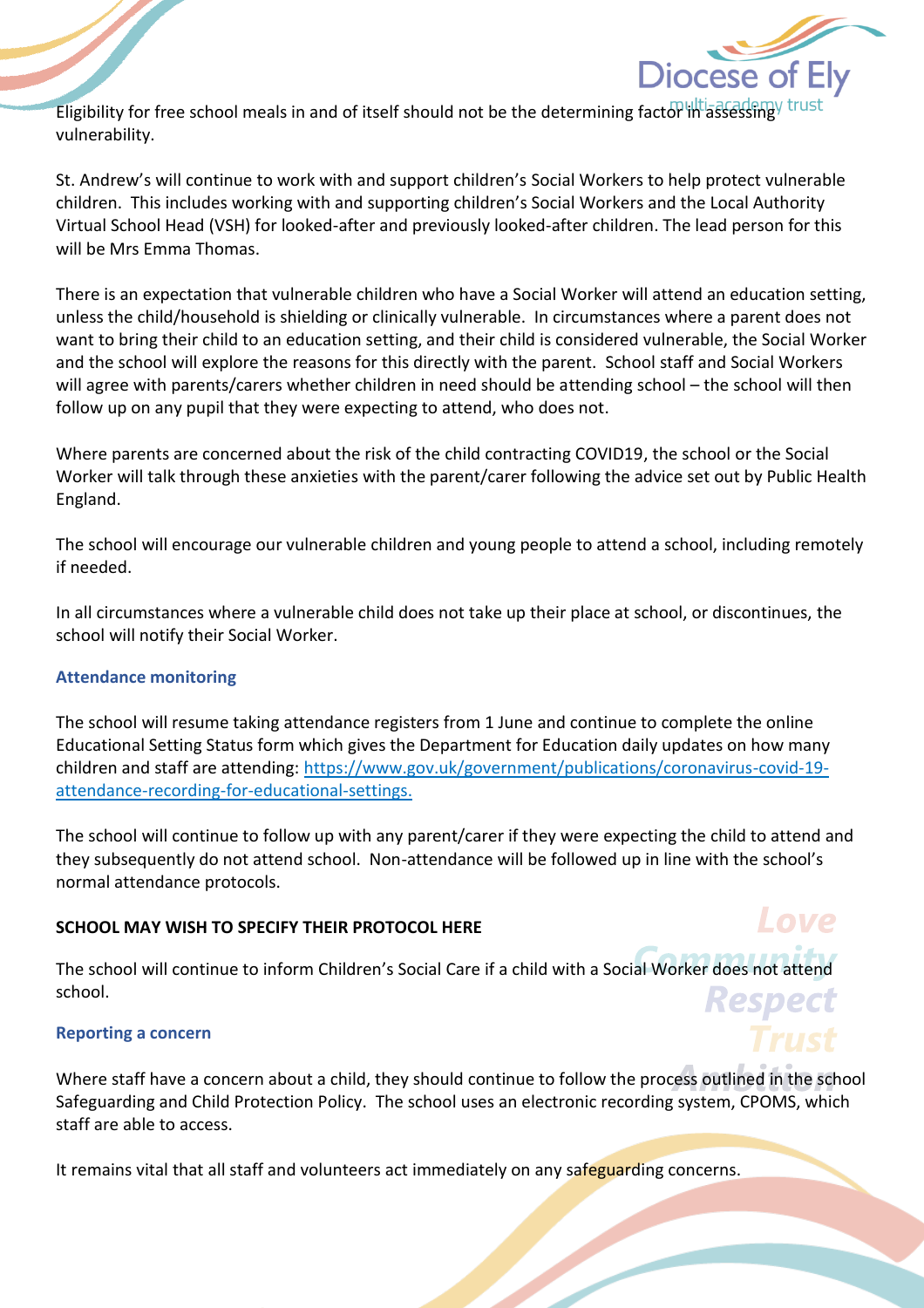Where staff are concerned about an adult working with children in the school, they concern to the **Headteacher** according to the Safeguarding and Child Protection Policy. If there is a requirement to make a notification to the headteacher whilst away from school, this should be done verbally and followed up with an email to the headteacher.

Concerns around the headteacher should be directed to the Trust Safeguarding Lead, **Amy Weaver**, Director for Inclusive Leadership on **01353 656760** or [safeguarding@demat.org.uk](mailto:safeguarding@demat.org.uk)

# **Safeguarding Training and induction**

DSL training is very unlikely to take place whilst there remains a threat of the COVID 19 virus. In the interim, Designated Safeguarding Leads continue to keep themselves up to date with safeguarding developments through updates from the Education Safeguarding Team, accessing the e-learning modules, and via the Safeguarding Children Partnership Board communications and website.

For the period COVID-19 measures are in place, a DSL (or deputy) who has been trained will continue to be classed as a trained DSL (or deputy) even if they miss their refresher training.

All existing school staff have had safeguarding training and have read Part 1 of Keeping Children Safe in Education (2020). The DSL should communicate with staff any new local arrangements, so they know what to do if they are worried about a child. Staff & governors will also have access to safeguarding e-learning modules.

Where new staff are recruited, or new volunteers enter the school, they will continue to be provided with a safeguarding induction, which includes access to elearning modules commissioned by the Trust.

Upon arrival, they will be given a copy of the school's Safeguarding and Child Protection Policy, this addendum, guidance on local processes and confirmation of DSL arrangements.

# **Safer recruitment/volunteers and movement of staff**

It remains essential that people who are unsuitable are not allowed to enter the children's workforce or gain access to children. When recruiting new staff, the school & Trust will continue to follow the relevant safer recruitment processes for their setting, including, as appropriate, relevant sections in part 3 of Keeping Children Safe in Education (2020) (KCSIE).

In response to COVID-19, the Disclosure and Barring Service (DBS) has made changes to its guidance on standard and enhanced DBS ID checking to minimise the need for face-to-face contact.

If staff are deployed from another education or children's workforce setting to our school, we will take into account the DfE supplementary guidance on safeguarding children during the COVID-19 pandemic and will accept portability as long as the current employer confirms in writing that:

Am

- the individual has been subject to an enhanced DBS and children's barred list check
- there are no known concerns about the individual's suitability to work with children
- there is no ongoing disciplinary investigation relating to that individual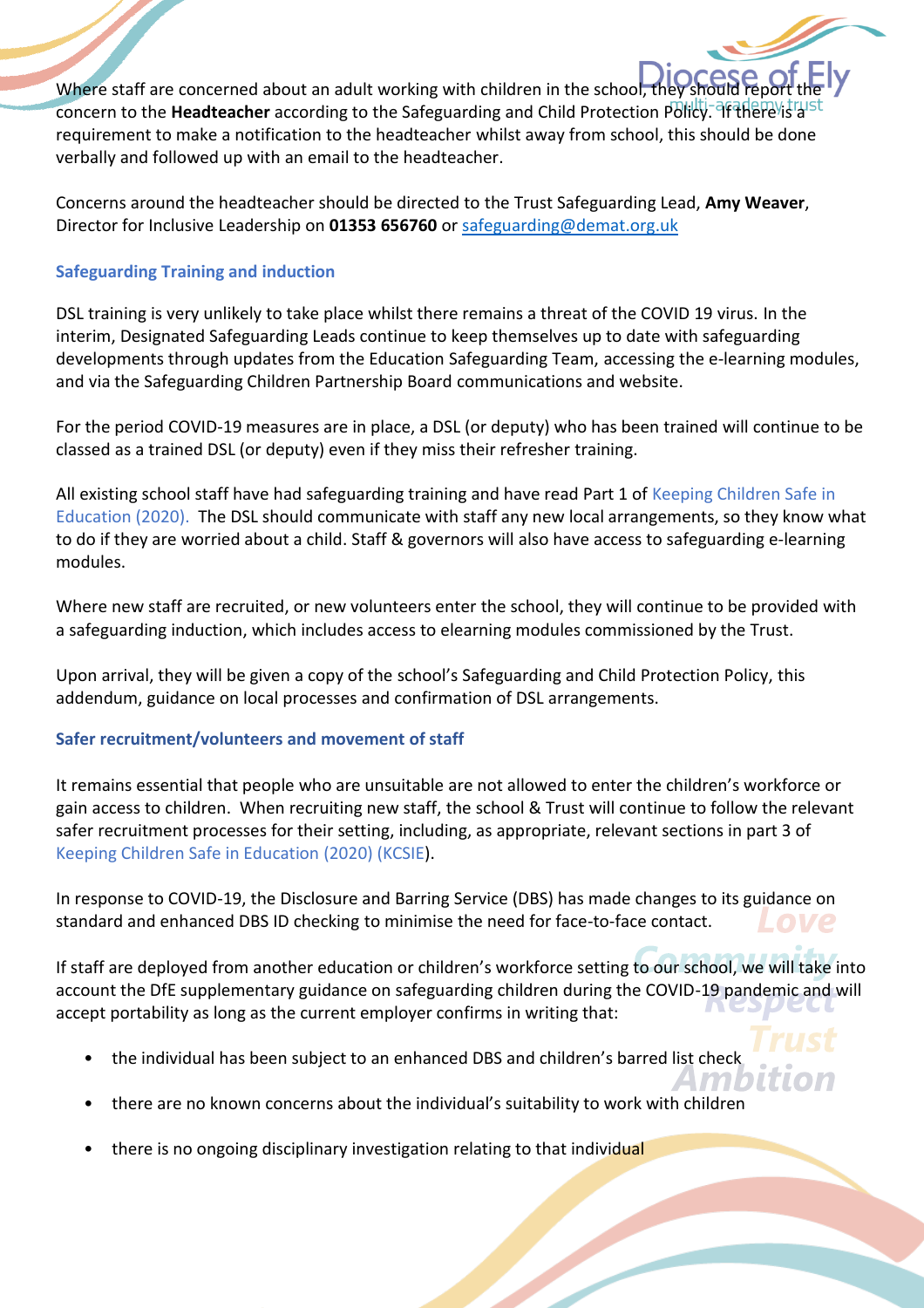There is no requirement to obtain a new DBS check for returning staff who have continued to be to be to be to be to be extending to be extending to be extending to be extending to be extending to be extending to be employe but have not been working in regulated activity during partial school closures. If for any reason the school have concerns about an individual, new checks will be obtained in the usual way.

Where the school is utilising volunteers, we will continue to follow the checking and risk assessment process as set out in paragraphs 183 to 188 of KCSIE. Under no circumstances will a volunteer who has not been checked be left unsupervised or allowed to work in regulated activity.

The school will continue to follow the legal duty to refer to the DBS anyone who has harmed or poses a risk of harm to a child or vulnerable adult. Full details can be found at paragraph 179 of KCSIE.

The school will continue to consider and make referrals to the Teaching Regulation Agency (TRA) as per paragraph 143 of KCSIE and the TRA's 'Teacher misconduct advice' for making a referral.

During the COVID-19 period all referrals should be made by emailing [Misconduct.Teacher@education.gov.uk](mailto:Misconduct.Teacher@education.gov.uk)

Whilst acknowledging the challenge of the current National emergency, it is essential from a safeguarding perspective that any school is aware, on any given day, which staff/volunteers will be in the school, and that appropriate checks have been carried out, especially for anyone engaging in regulated activity. As such, the school will continue to keep the single central record (SCR) up to date as outlined in paragraphs 164 – 171 in KCSIE.

The SCR will log everyone that will be working or volunteering in school on any given day, including any staff who may be on loan from other institutions. The SCR will log details of any risk assessments carried out on volunteers and staff on loan from elsewhere.

# **Online safety in school**

The school will continue to provide a safe environment, including online. This includes the use of an online filtering system. Where students are using computers in school, appropriate supervision will be in place.

#### **Online safety away from school**

It is important that all staff who interact with children, including online, continue to look out for signs a child may be at risk. Any such concerns should be dealt with as per the Safeguarding and Child Protection Policy and where appropriate referrals should still be made to children's social care and as required, the police.

School closures bring lots of challenges for both school staff and parents, and both are increasingly looking to the benefits of technology to continue delivering some form of learning experience for children.

As always, there are huge benefits to be gained from the appropriate use of technology and accessing learning resources whilst at home is a great example of this. However, parents (and teachers) need to be aware of the potential risks that go along with this. ZVANDI I JOJA

The school will ensure any use of online learning tools and systems is in line with privacy and data protection/GDPR requirements. The school already has the following in place:

- Online Curriculum Provision Action Plan
- Parental Consent secured to allow all pupils to access Class Dojo and Tapestry Learning platforms